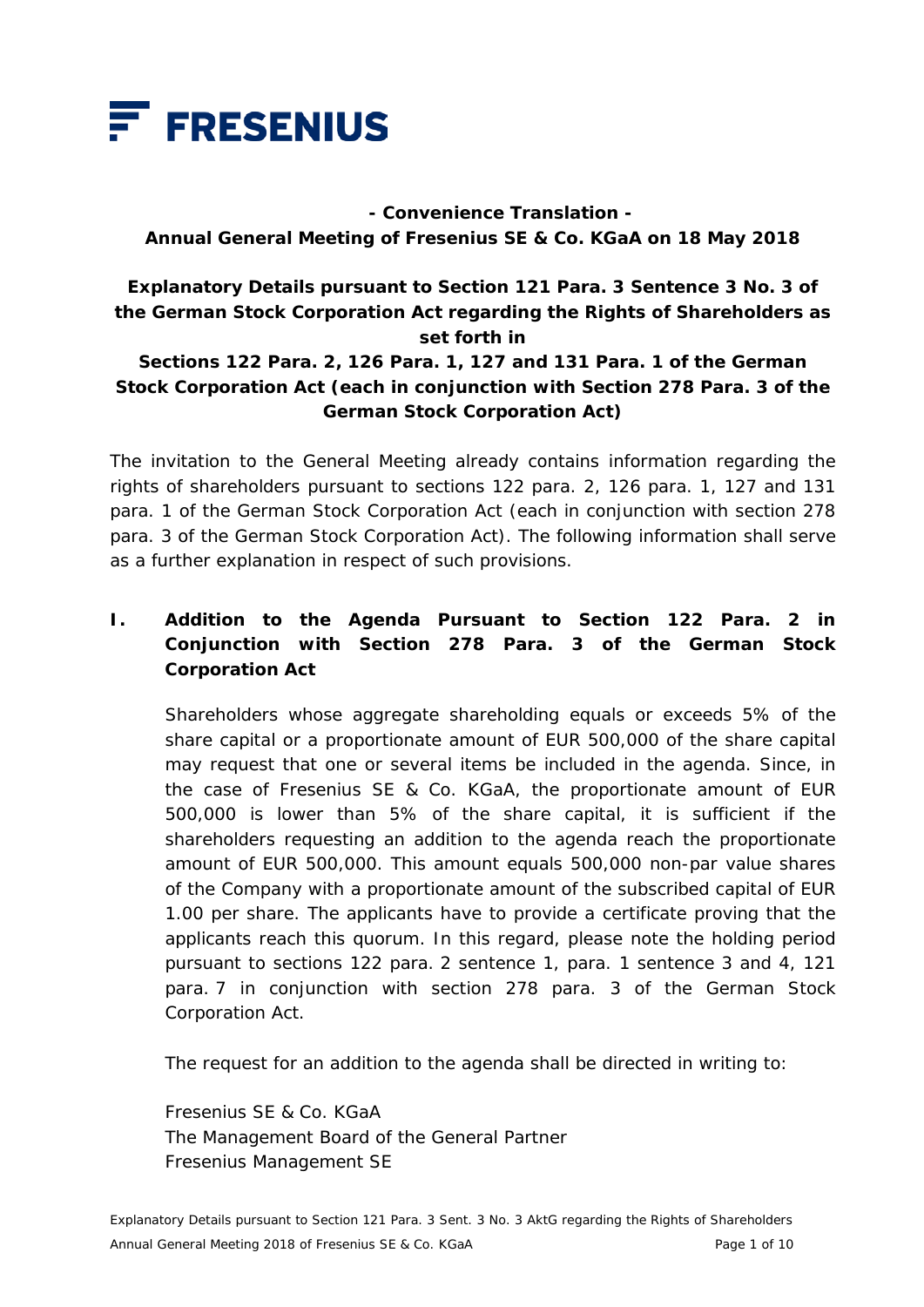

Attn. Dr. Jürgen Götz Else-Kröner-Straße 1 61352 Bad Homburg v.d.H.

The request must be received by the Company at the above mentioned address at least 30 days prior to the General Meeting. Thus, the last permissible day of receipt is 17 April 2018, 24:00 hrs CEST. Each new item must be substantiated or accompanied by a proposal for resolution.

Additions to the agenda which are to be published and have not already been published together with the convening notice will be published in the Federal Gazette (*Bundesanzeiger*) without undue delay following the receipt of the request and transmitted for publication to such media which are reasonably expected to disseminate the information in the entire European Union. Such additions to the agenda – as well as the admissible request for an addition itself – are also published on the website www.fresenius.com in the area Investors/Annual General Meeting. The Company will notify about the amended agenda in accordance with section 125 para. 1 sentence 3, para. 2 and 3 of the German Stock Corporation Act in conjunction with section 278 para. 3 of the German Stock Corporation Act.

These shareholder rights are based on the following provisions of the German Stock Corporation Act (excerpts): Section 122 para. 1 and para. 2 of the German Stock Corporation Act

- (1) A general meeting shall be convened if shareholders having an aggregate shareholding amounting to one-twentieth of the share capital request this in writing, stating the purpose and the reasons therefor; the request shall be directed to the management board. The articles of association may provide that the right to request calling of a general meeting shall require a different form and the holding of a lower portion of the share capital. Persons submitting a request must prove that they have held the shares for at least 90 days before the date the request is received and that they hold the shares until the management board decides on the request. Section 121 para. 7 shall be applied accordingly.
- (2) In the same way, shareholders with an aggregate shareholding of one-twentieth of the share capital or the proportionate amount of EUR 500,000 may request that items be put on the agenda and be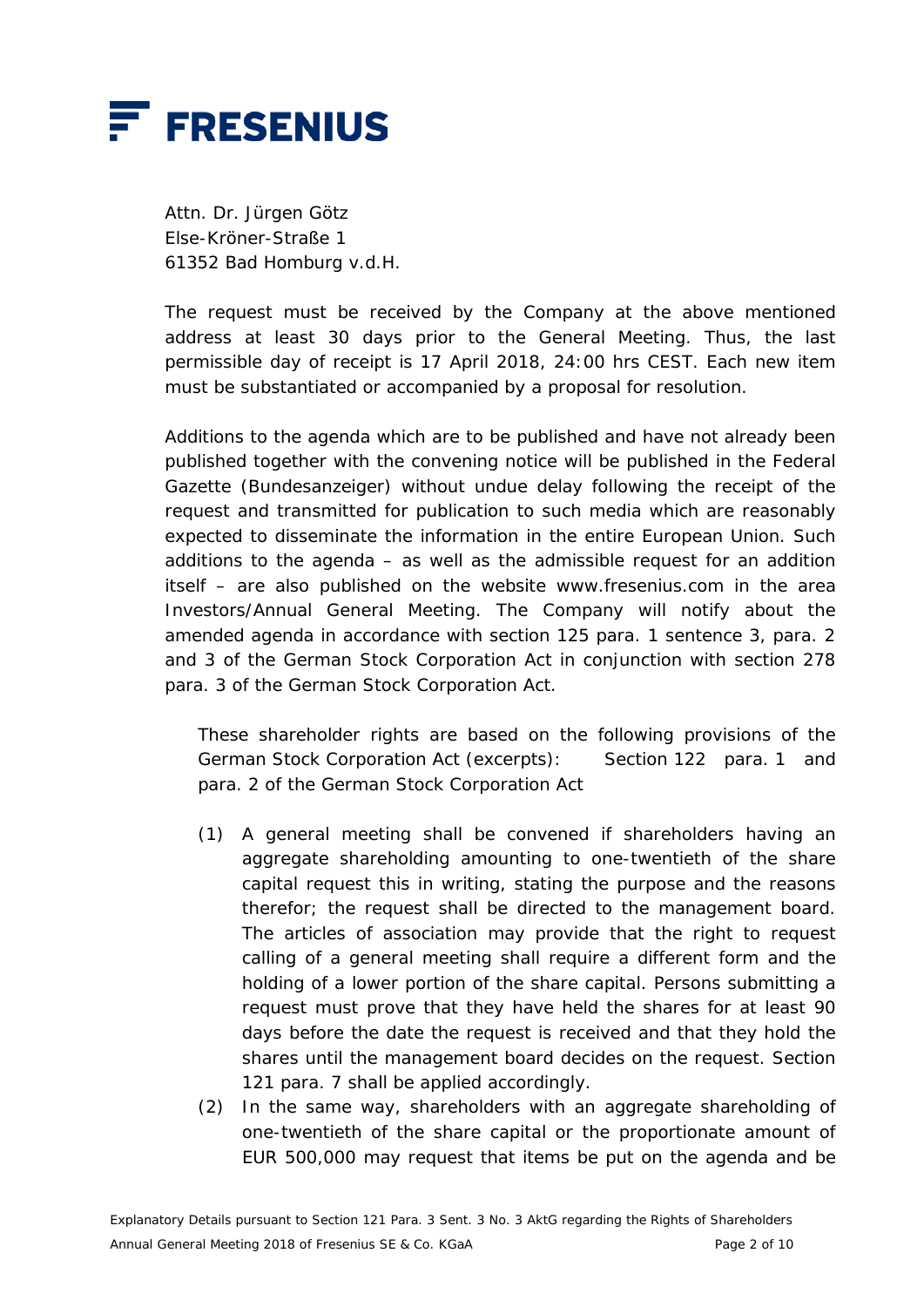

published. Each new item must be substantiated or accompanied by a proposal for resolution. The request within the meaning of sentence 1 must have been received by the company at least 24 days, and in the case of listed companies at least 30 days, prior to the meeting; for the purpose of calculating the above time period, the day of receipt shall not be counted.

Section 121 para. 7 of the German Stock Corporation Act

For periods and deadlines counted backwards from the date of the meeting, the day of the meeting shall not be included in the calculation. Any move from a Sunday, Saturday or public holiday to a preceding or subsequent business day shall not be possible. Sections 187 to 193 of the German Civil Code (BGB) shall not be applied accordingly. In case of non-listed companies, the articles of association may determine a different calculation of the period.

#### **II. Motions and Election Proposals by Shareholders (Sections 126 Para. 1 and 127 German Stock Corporation Act)**

Pursuant to section 126 para. 1 of the German Stock Corporation Act in conjunction with section 278 para. 3 of the German Stock Corporation Act, counter motions of shareholders against a proposal of the general partner and/or the Supervisory Board with respect to a certain item on the agenda, including the shareholder's name, a statement of grounds for the motion and any comments of the management, if any, are to be made available on the website of the Company, provided that the shareholder has sent the counter motion to the address set out below no later than 14 days prior to the General Meeting of the Company. Thus, the last permissible day of receipt is 3 May 2018, 24:00 hrs CEST.

A counter motion and the grounds therefor need not be made available if one of the exclusions pursuant to section 126 para. 2 of the German Stock Corporation Act in conjunction with section 278 para. 3 of the German Stock Corporation Act exists. The provisions of section 126 para. 2 German Stock Corporation Act read as follows: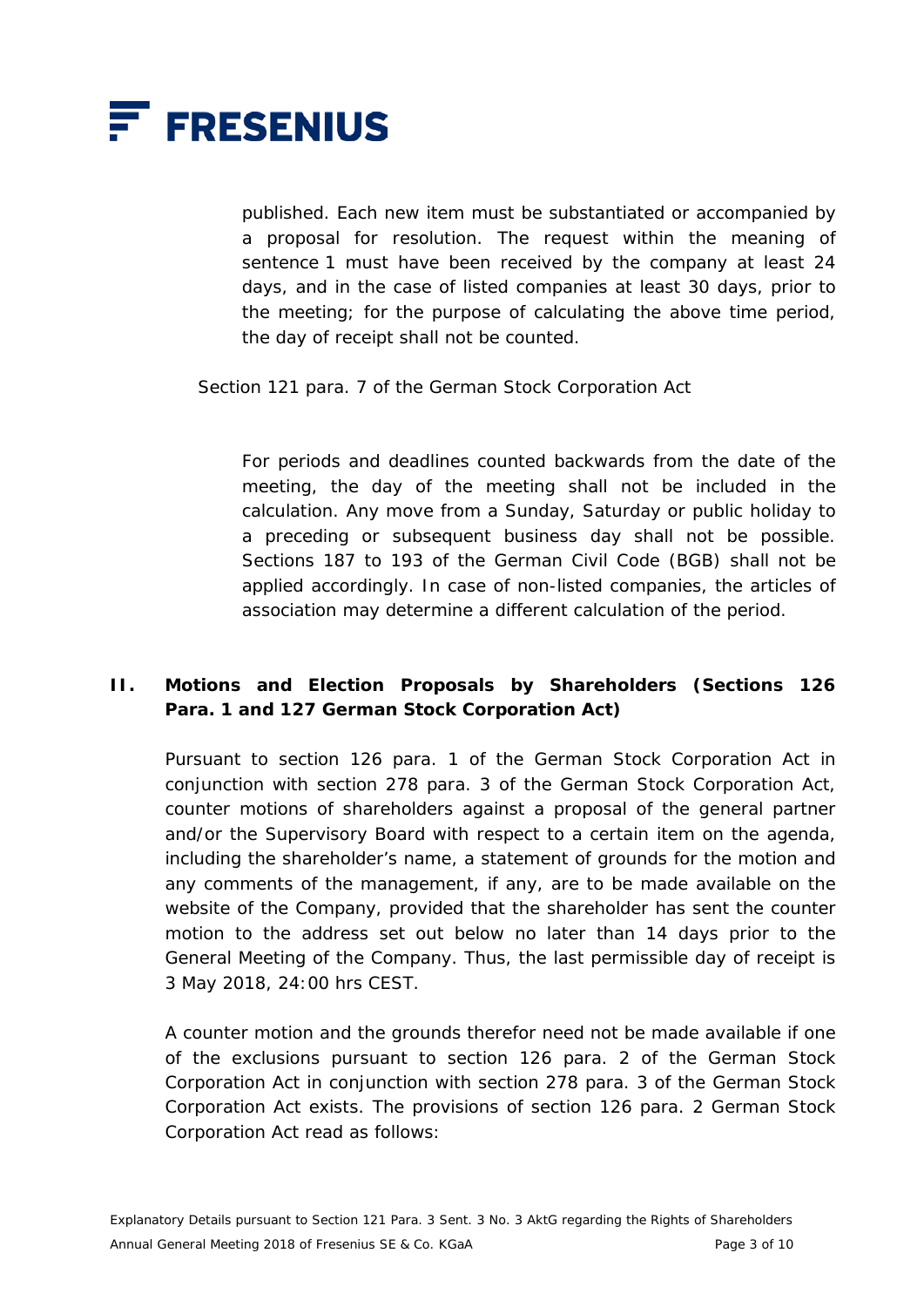

- (2) A counter motion and the grounds therefor need not be made available where
	- 1. the management board would become criminally liable by reason of making available the counter motion and the grounds therefor,
	- 2. the counter motion would result in a resolution of the general meeting which is illegal or violates the articles of association,
	- 3. the grounds contain statements which are manifestly false or misleading in material respects or which are libellous,
	- 4. a counter motion of such shareholder based on the same facts has already been made available regarding a general meeting of the Company pursuant to section 125,
	- 5. the same counter motion of such shareholder on essentially identical grounds has already been made available pursuant to section 125 in respect of at least two general meetings of the company within the past five years and at such general meetings less than one-twentieth of the share capital represented voted in favour of such counter motion,
	- 6. the shareholder indicates that he will neither attend nor be represented at the general meeting, or
	- 7. the shareholder failed within the past two years at two general meetings to make or cause to be made on his behalf a counter motion communicated by him.

The statement of grounds need not be made available if it exceeds a total of 5,000 characters.

Pursuant to section 126 para. 3 of the German Stock Corporation Act in conjunction with section 278 para. 3 of the German Stock Corporation Act the general partner may combine several counter motions and their statements of grounds if several shareholders make counter motions in respect of the same subject matter to be resolved.

The right of every shareholder to make counter motions regarding the various agenda items during the General Meeting even without prior communication to the Company remains unaffected. This right results from section 124 para. 4 sentence 2 in conjunction with section 278 para. 3 of the German Stock Corporation Act. According to this provision, no publication is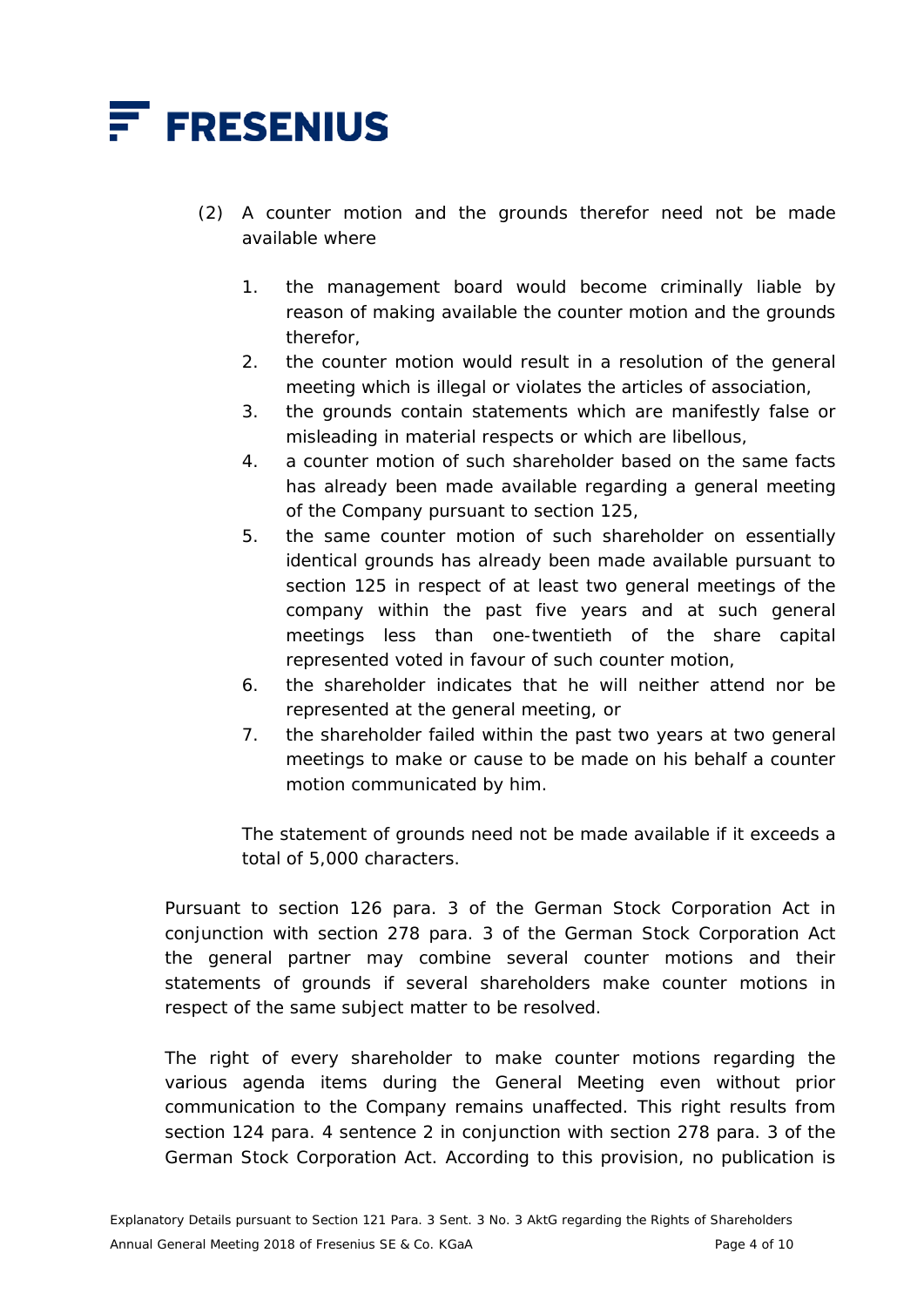

required for the adoption of resolutions on motions made in respect of agenda items. Section 126 of the German Stock Corporation Act in conjunction with section 278 para. 3 of the German Stock Corporation Act only stipulates the conditions under which the Company is obliged to make counter motions communicated by shareholders prior to a general meeting available.

We point out that any counter motions which have been sent to the Company in advance in due time will be considered only if they are made orally during the meeting.

The above explanations apply accordingly to election proposals regarding a member of the Supervisory Board or an external auditor to be elected at the General Meeting (section 127 of the German Stock Corporation Act in conjunction with section 278 para. 3 of the German Stock Corporation Act). Unlike counter motions, shareholders do not have to provide a statement of grounds for election proposals. Election proposals do not have to be made available in the cases provided for in section 126 para. 2 of the German Stock Corporation Act and if they do not contain the information pursuant to section 124 para. 3 sentence 4 and section 125 para. 1 sentence 5 of the German Stock Corporation Act in conjunction with section 278 para. 3 of the German Stock Corporation Act. Accordingly, an admissible proposal for the election of a natural person has to contain the name, the exercised profession and the place of residence of the nominee, in case of a proposal for the election of a company the corporate name and registered office (section 124 para. 3 sentence 4 of the German Stock Corporation Act in conjunction with section 278 para. 3 of the German Stock Corporation Act). Furthermore, in case of an election of members of the Supervisory Board, information on their membership in other supervisory boards the constitution of which is required by law has to be added; information on their membership in comparable domestic and foreign supervisory bodies of business undertakings should be added (section 125 para. 1 sentence 5 of the German Stock Corporation Act in conjunction with section 278 para. 3 of the German Stock Corporation Act).

Any shareholder motions (including the statement of grounds therefor) and election proposals pursuant to section 126 para. 1 and section 127 in conjunction with section 278 para. 3 of the German Stock Corporation Act shall be sent exclusively to: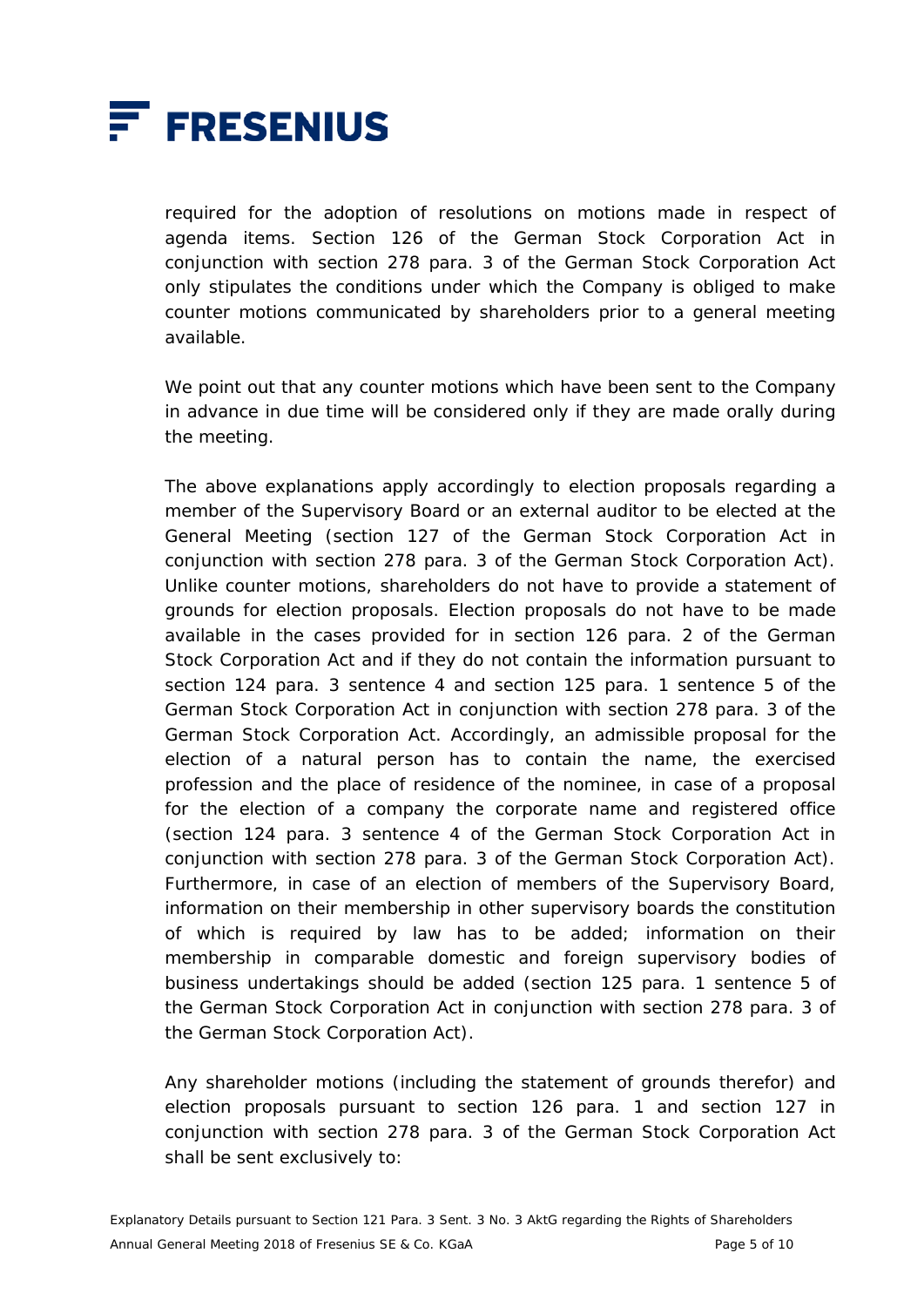

Fresenius SE & Co. KGaA Investor Relations Else-Kröner-Straße 1 61352 Bad Homburg v.d.H. Telefax: +49 (0) 61 72 / 608-24 88 E-mail to: ir-fre@fresenius.com

Any motions and proposals for election of shareholders which are to be made available (including the shareholder's name and – in case of motions – the statement of grounds therefor) will be made available after their receipt on the website www.fresenius.com under Investors/annual-general-meeting. Any comments of the management, if any, will also be published on that website.

The above shareholder rights are based on the following provisions of the German Stock Corporation Act (in addition to the provisions of section 126 para. 2 German Stock Corporation Act which have already been cited above).

Section 126 para. 1 and 3 of the German Stock Corporation Act

- (1) Motions by shareholders, including the shareholder's name, a statement of grounds for the motion and any comments of the management, are to be made available to the relevant persons to be notified in accordance with section 125 para. 1 to 3 German Stock Corporation Act under the conditions set forth therein, provided that the shareholder has sent to the relevant address stated in the convening notice a counter motion against a proposal of the management board and the supervisory board with respect to a particular item of the agenda, including a statement of grounds for the counter motion, no later than 14 days prior to the meeting of the company. For the purposes of calculating such time period, the day of receipt shall not be counted. In the case of listed companies, the aforementioned information must be made available on the website of the company. Section 125 para. 3 shall apply mutatis mutandis.
- (3) If several shareholders make counter motions in respect of the same subject matter to be resolved, the management board may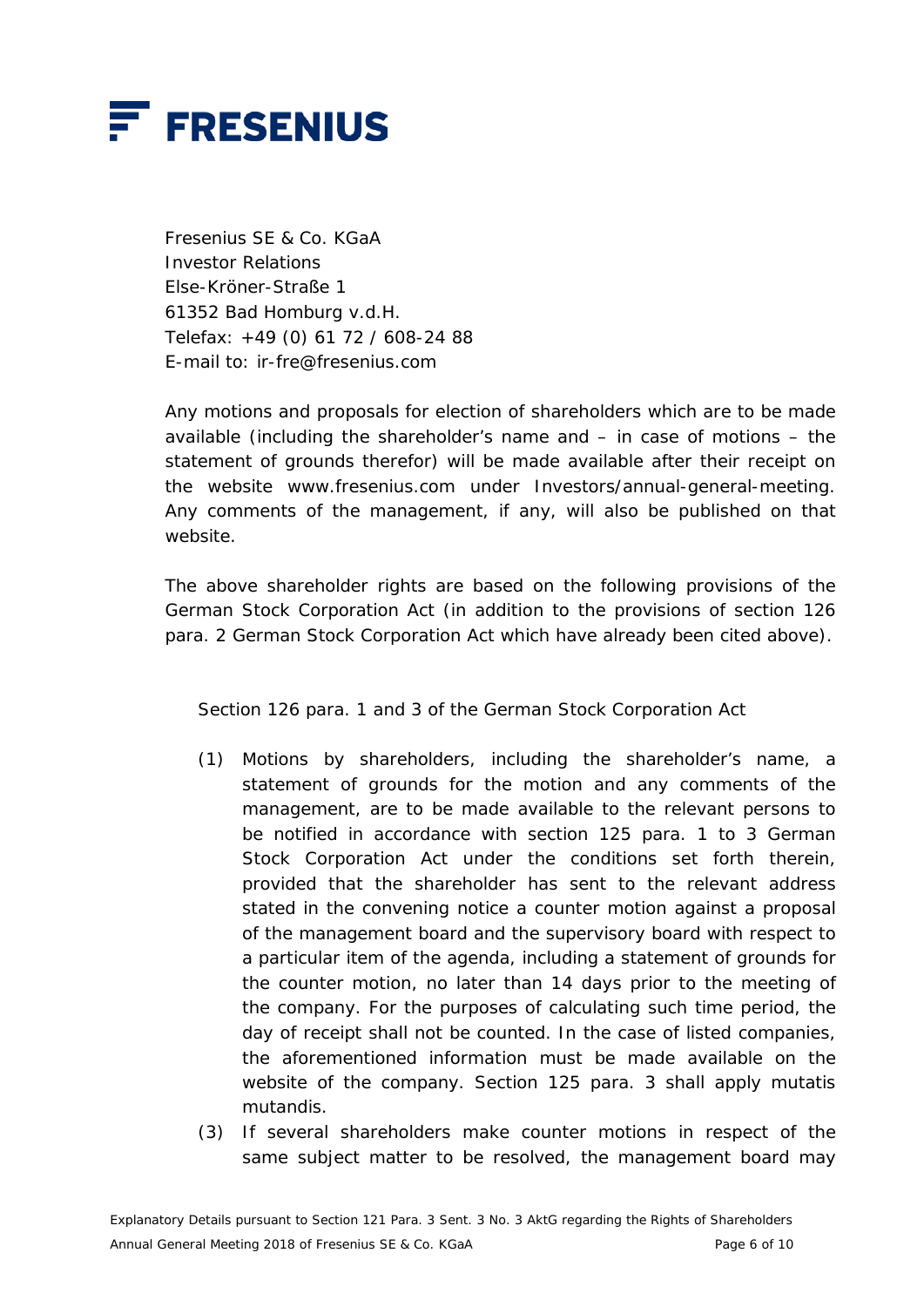

combine such counter motions and the respective statements of grounds.

Section 127 sentences 1 to 3 of the German Stock Corporation Act

Section 126 shall apply analogously to a proposal by a shareholder for the election of members of the supervisory board or external auditors. Such proposal need not be substantiated. The management board is under no obligation to make available the proposal unless it contains the information required under section 124 para. 3 sentence 4 and section 125 para. 1 sentence 5.

# **III. Shareholders' Information Rights (Section 131 Para. 1 of the German Stock Corporation Act in conjunction with section 278 para. 3 of the German Stock Corporation Act)**

In the General Meeting, each shareholder and shareholder's representative may request from the general partner information on the matters of the Company to the extent that such information is necessary for a proper evaluation of the relevant item on the agenda (cf. section 131 para. 1 of the German Stock Corporation Act in conjunction with section 278 para. 3 of the German Stock Corporation Act). The information right also extends to the Company's legal and business relationships with any affiliated company as well as to the situation of the Group and the companies included in the consolidated financial statements.

Requests for information will in principle be made orally at the General Meeting during the discussion.

The information shall comply with the principles of conscientious and accurate accounting. The general partner may refuse to provide information under the conditions set forth in section 131 para. 3 German Stock Corporation Act. The provisions of section 131 para. 3 of the German Stock Corporation Act read as follows:

(3) The management board may refuse to provide information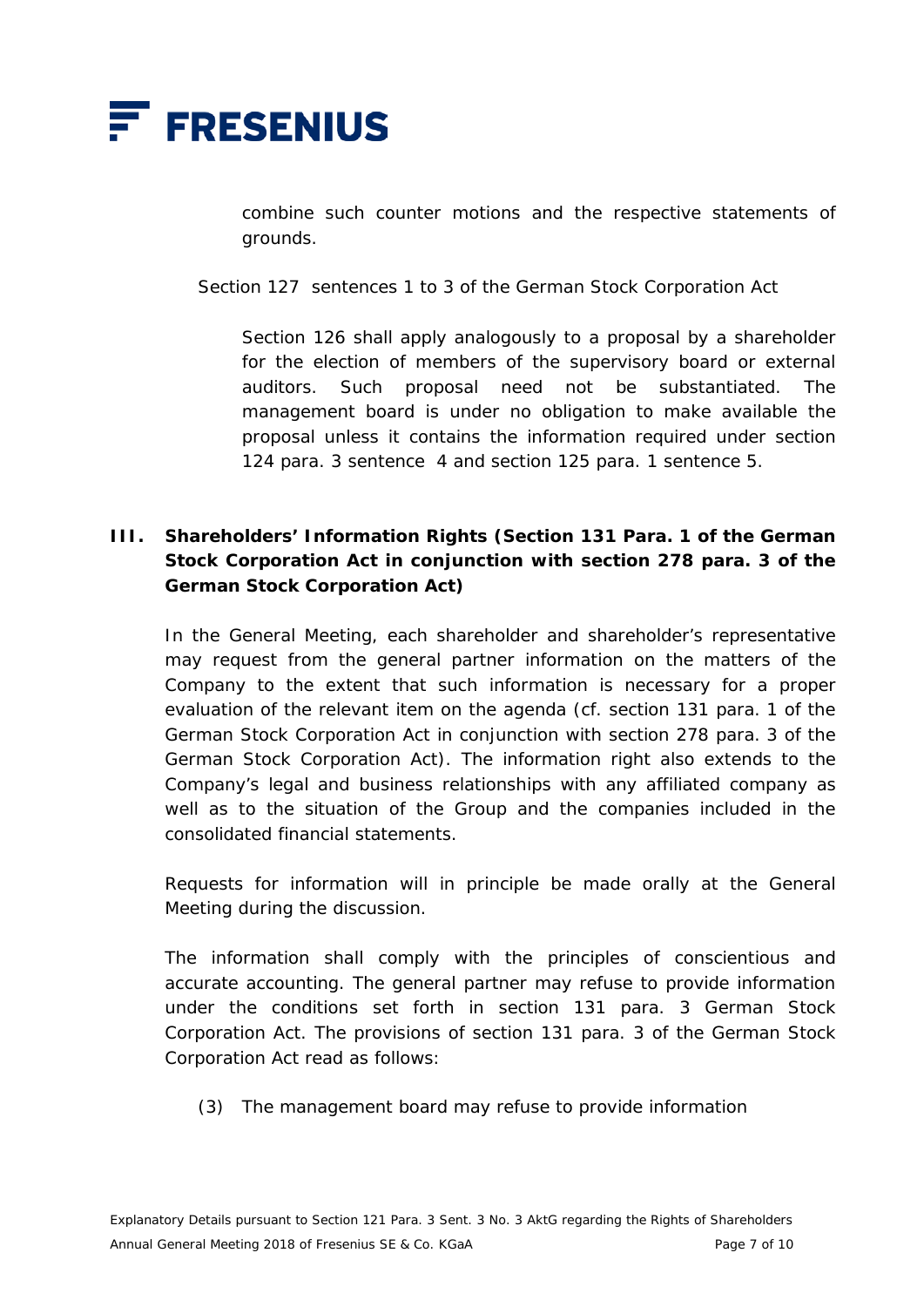

- 1. to the extent that the provision of such information is, according to sound business judgement, likely to cause material damage to the company or an affiliated company;
- 2. to the extent that such information relates to tax valuations or the amount of certain tax liabilities;
- 3. regarding the difference between the value at which items are shown in the annual balance sheet and the higher market value of such items, unless the general meeting is to approve the annual financial statements;
- 4. regarding the accounting and valuation methods, to the extent that disclosure of such methods in the notes suffices to provide a fair view of the actual asset, financial and profit situation of the company within the meaning of section 264 para. 2 of the German Commercial Code; the foregoing shall not apply if the general meeting is to approve the annual financial statements;
- 5. to the extent that the provision of the information would render the management board criminally liable;
- 6. to the extent that, in the case of credit institutions or financial services institutions, information on accounting and valuation methods applied and set-offs made need not be given in the annual financial statements, the annual report, the consolidated financial statements or the consolidated annual report;
- 7. to the extent that the information is continuously accessible on the website of the company for a period of at least seven days prior to and during the general meeting.

The provision of information may not be refused for any other reasons.

Pursuant to Article 17 para. 2 of the Articles of Association, the chairman of the meeting may reasonably restrict the time for shareholders' question right and right to speak; in particular, he has the right to determine a reasonable time frame for the discussions on the individual agenda items, or for individual questions and statements at the beginning or during the General Meeting. However, the shareholders' right to receive answers to questions already raised under the conditions set out in section 131 para. 1 of the German Stock Corporation Act remains unaffected by those restrictions of the question right and the right to speak.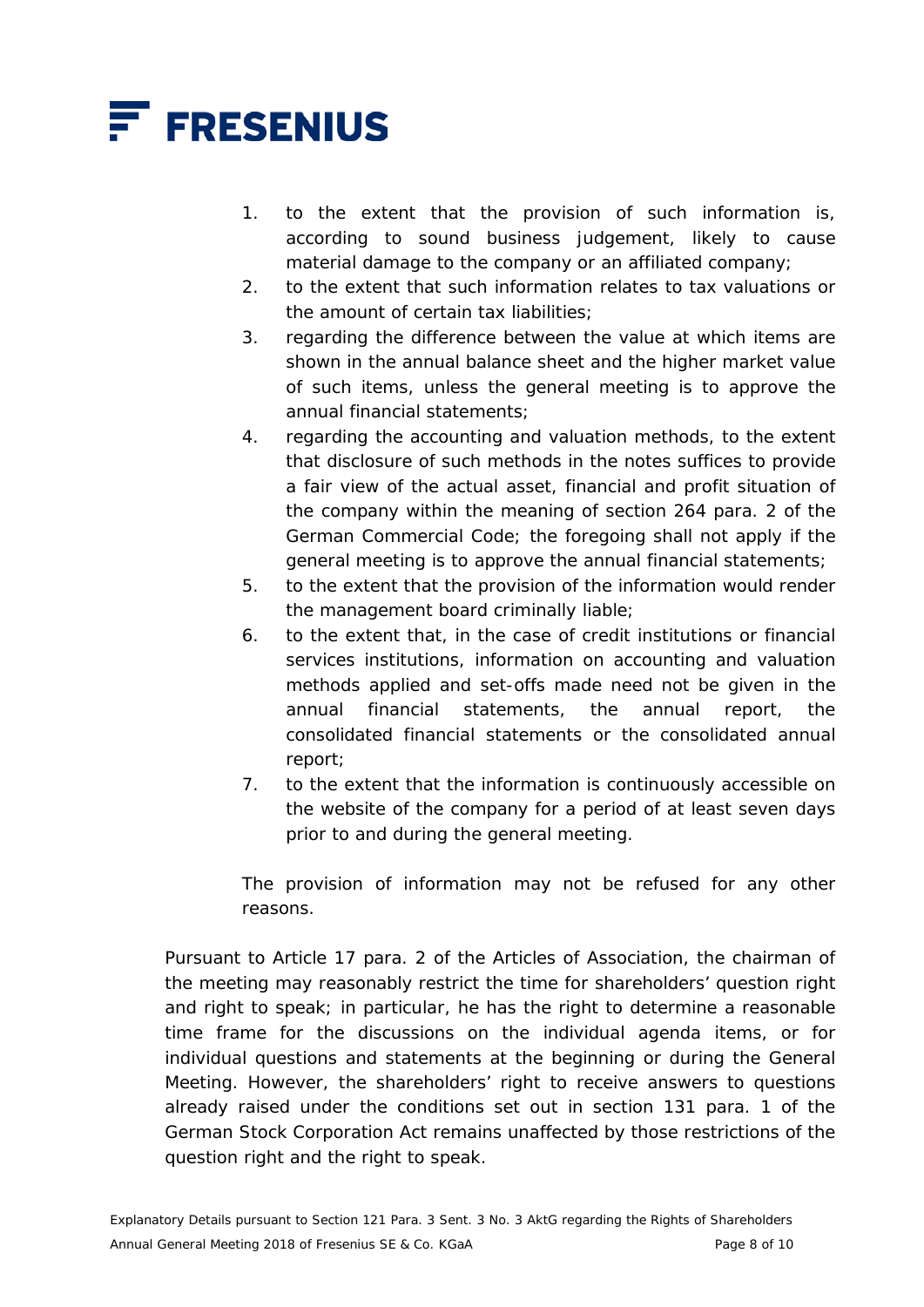

These shareholder rights are based on the following provisions of the German Stock Corporation Act and the Articles of Association (in addition to the provisions of section 131 para. 3 of the German Stock Corporation Act which have already been cited above):

Section 131 para. 1, 2, 4 and 5 of the German Stock Corporation Act

- (1) At the general meeting, each shareholder shall upon request be provided with information by the management board regarding the matters of the company to the extent that such information is necessary for a proper evaluation of the relevant item on the agenda. The duty to provide information shall also extend to the company's legal and business relations with any affiliated company. If a company makes use of the simplified procedure pursuant to section 266 para. 1 sentence 3, section 276 or section 288 of the German Commercial Code, each shareholder may request that the annual financial statements be presented to him at the general meeting on such annual financial statements in the form that would have been used if such provisions on simplified procedure had not been applied. The duty of the management board of a parent company (section 290 para. 1, 2 of the German Commercial Code) to provide information at the general meeting in which the consolidated financial statements and the consolidated annual report are presented shall also extend to the situation of the group and the companies included in the consolidated financial statements.
- (2) The information provided shall comply with the principles of conscientious and accurate accounting. The articles of association or the rules of procedure pursuant to section 129 German Stock Corporation Act may entitle the chairman of the meeting to set a reasonable time limit for shareholders' questions or speeches, and to determine more detailed rules in this respect.
- (4) If information has been provided to a shareholder outside a general meeting by reason of its status as a shareholder, such information shall be provided to any other shareholder at the general meeting upon request of the respective shareholder, even if such information is not necessary for a proper evaluation of the agenda item. The Management Board may not refuse to provide such information on the grounds of Paragraph (3) sentence 1 Nos. 1 to 4. Sentences 1